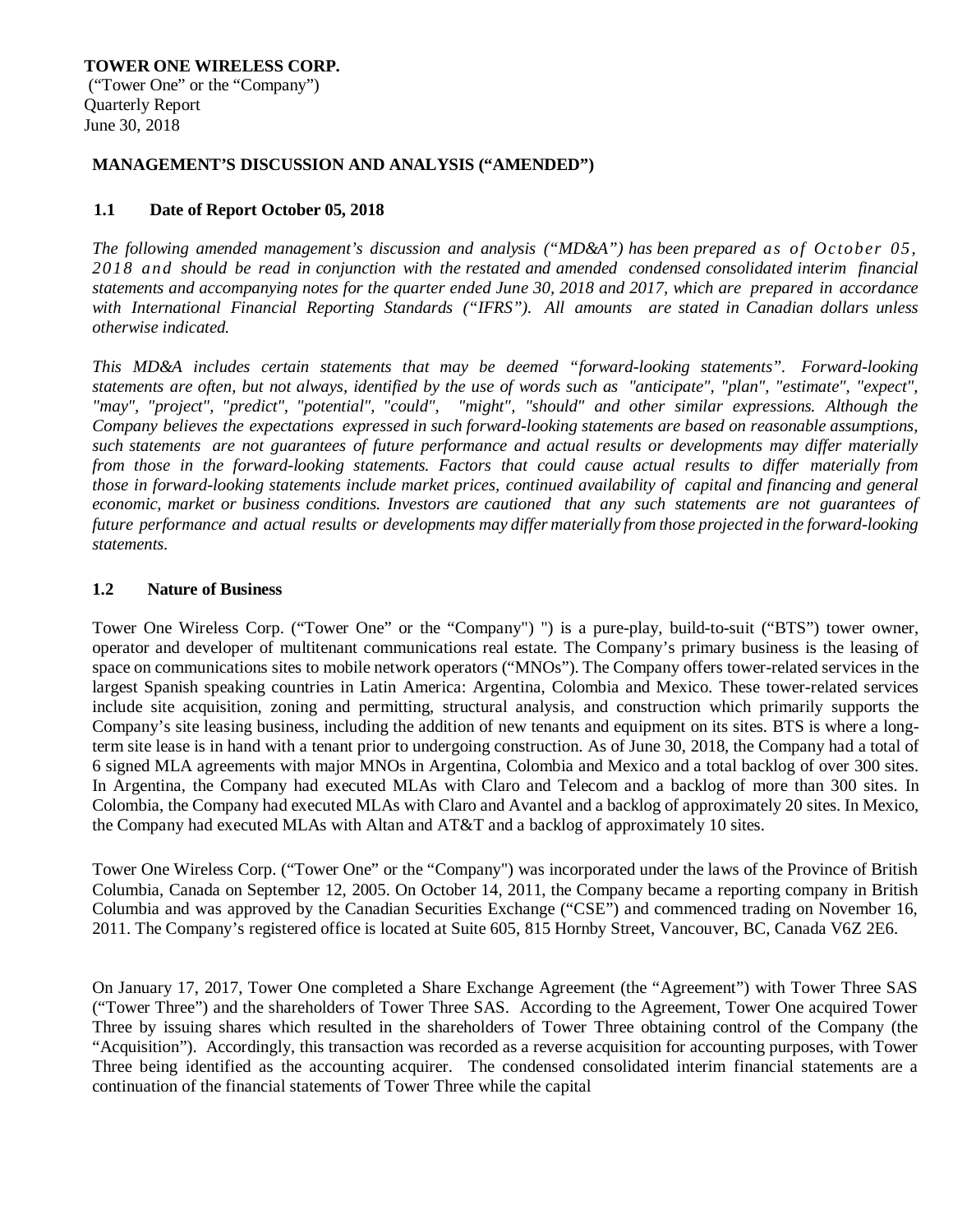structure is that of the Company. The historical operation assets and liabilities of Tower Three are included in the condensed consolidated interim financial statements and the comparative figures are those of Tower Three.

Tower Three SAS was incorporated on December 30, 2015 under the Laws of Colombia. Tower Three has secured 4G LTE cellular tower development contracts in Colombia. The Company focuses primarily on building cellular towers in municipalities where there currently is very limited or no cellular coverage, which enhances the probability of multiple carriers sharing the tower and minimizes competitive risk.

On March 31, 2017, the Company entered into a Share Purchase Offer Agreement with the shareholders of Evolution Technology SA ("Evotech") to acquire 65% ownership interest in Evotech. Evotech is a private company incorporated under the laws of Argentina. Evotech's intended business is to obtain rights and permits for approval of constructing the towers in various locations in Argentina. It has a Master Lease Agreement (the "MLA") with a single Mobile Network Operator. The MLA in place allows for the Company to be granted Cellular Search Rings, which are desired coordinates for a tower, and outlines the terms for each tower build.

On October 18, 2017, the Company acquired a 70% ownership interest in Tower Construction & Technical Services, Inc. ("TCTS"). TCTS is a private company incorporated in Florida, USA. The Company has decided to divest itself of TCTS.

On April 3, 2018, the Company acquired a 90% ownership interest in Comercializadora Mexmaken, S.A. de C.V. ("Mexmaken"). Mexmaken is a private company incorporated under the laws of the United Mexican State on September 9, 2015.

## **1.3 Overall Performance**

Highlights during the quarter ending June 30, 2018:

- The Company announced achievements from its first year operating as a public company. They include: 25 Towers Constructed, Master Lease Agreements/ Collocation Agreements, 200 Cellular Search Rings Provided by Mobile Network Operators, and three Collocations.
- The Company announced that it has completed five additional towers in Argentina. An additional 50 sites await construction crews to commence construction. 20 of those sites for immediate future tower builds are in Colombia and 30 are in Argentina.
- The Company announced that tower demand in Argentina has remained strong with the company receiving an additional 50 search rings for new Build-To-Suit locations. In addition, the Company is currently constructing 10 towers in Argentina.
- The Company announced that it intends to spin-out its 70% owned subsidiary, Tower Construction & Services Company ("TCTS") or its 70% interest in TCTS, as a separate operating entity to create a standalone publicly traded company (the "Proposed Spin-Out"). TCTS is headquartered in Miami, USA and actively operates in multiple states throughout the eastern United States. As of June 30, 2018, the Company classified the TCTS business as discontinued operations as management focuses on BTS opportunities.
- The Company announced the site acquisition of 80 new wireless tower sites in Argentina. Each wireless tower site consists of leasing of the underlying real-estate as well as the rights to build wireless cell towers. The Company anticipates that construction on these sites will commence shortly and will significantly add to its current portfolio of over 40 wireless towers in Colombia and Argentina and backlog of over 300 search rings.
- The Company entered into an acquisition agreement to acquire a 90% ownership interest in a Mexican-based private tower company. In consideration for the acquisition, the Company issued 7,500,000 Class A common shares at \$0.185 per share for an aggregate value of \$1,387,500. Following completion of the acquisition, the Company acquired 90% of the issued and outstanding share capital of the Mexican-based private tower company, which is now a subsidiary of the Company.
- Management continued to actively focus on capital raising to support the Company's tower business, marketing initiatives and general working capital.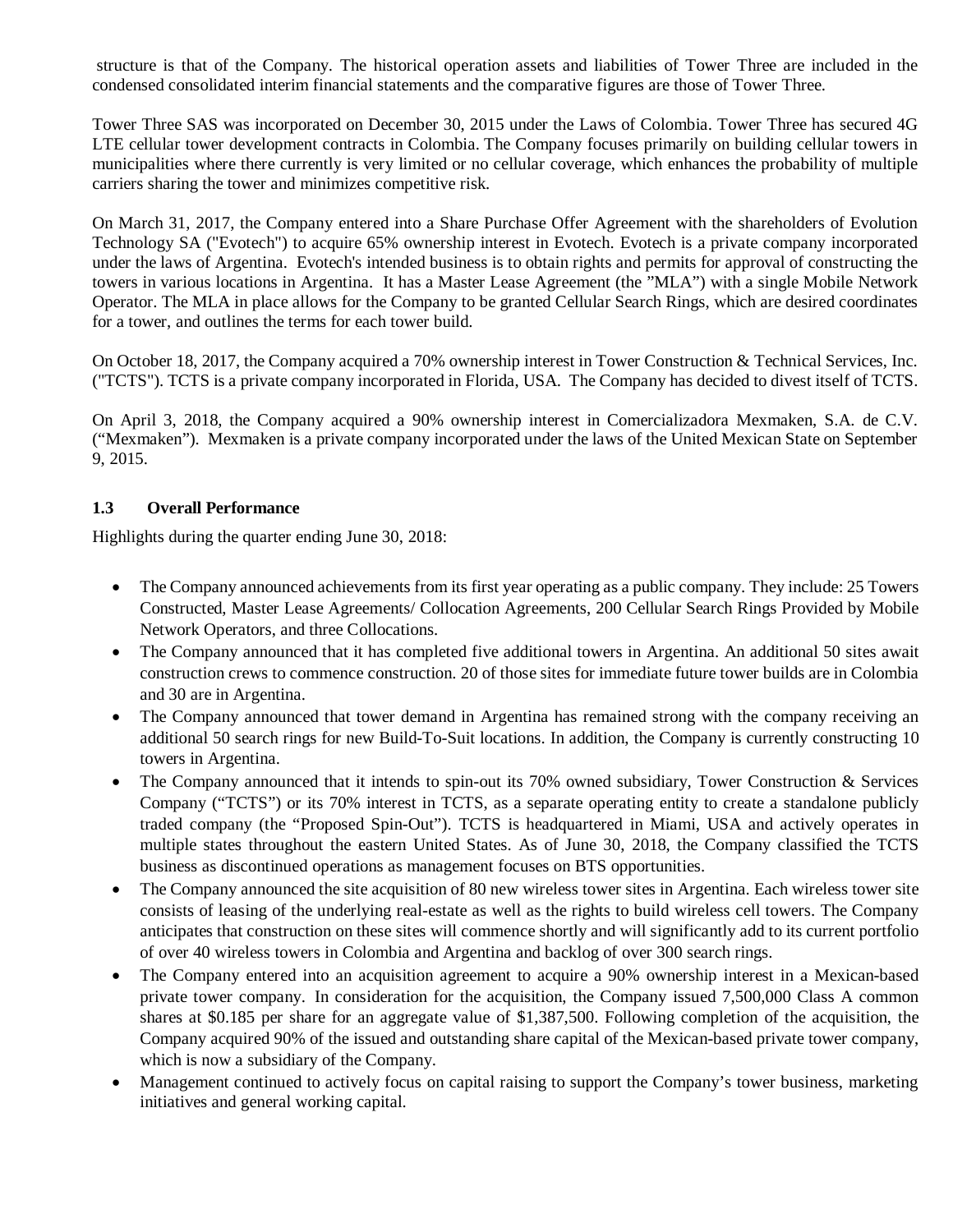## **1.4 Results of Operations**

During the six months ended June 30, 2018, the Company incurred net loss from continuing operations of \$4,644,422 and net income from discontinued operation of \$109,572 (June 30, 2017- \$4,886,540). The total net loss includes share-based compensation of \$1,913,692, which was \$1,406,893 in June 30, 2017. The decrease in net loss is mainly due to the onetime listing expense, as well as impairment of investments in 2017 which did not incur again in 2018. These decreases were offset by increased operating expenses, share-based compensation for stock options granted and interest expense on loans from related parties.

As at June 30, 2018, the Company had a negative working capital of \$2,521,359 from continuing operations (December 31, 2017- of \$1,800,269) and an accumulated deficit of \$16,063,020 (December 31, 2017 - \$9,896,705). The decrease in the working capital during the period was as a result of increase in loans payable,, building towers and operation activities.

Total revenue increased to \$208,450 for the six months ended June 30, 2018 compared to \$45,402 as of June 30, 2017, as a result of placing BTS towers in-service and commencing service during the period. The Company expects to generate revenues in 2018 mostly from monthly lease payments by MNOs on existing and future tower sites.

During the period ending June 30, 2018, the Company incurred tower site expenses of \$18,539 due to site maintenance and insurance expenses.

During the period, the Company incurred professional fees in the amount of \$677,190 (period ended June 30, 2017 – \$703,243) due to a decrease from third party consulting services, corporate activities and operational activities of the Company. Professional fees include consulting services, legal fees and related expenses.

Office and miscellaneous expenses decreased to \$203,228 from \$398,416 compared to June 30, 2017 mainly due to more activities in prior year related to start-up expenses for the business and commencement of operational activities in Colombia and Argentina. The Company had \$45,506 wages and benefits (period ended June 30, 2017 – \$83,383) due to a portion of employees' wages who are indirectly working on tower development are capitalized as part of the cost of the tower and engages consultants on an as needed basis.

Advertising and promotion increased to \$1,142,389 compared to June 30, 2017 of \$872,231 mainly due to more marketing and promotional efforts and actively promoting its business and market awareness during the period.

During the period ended June 30, 2018, the Company incurred travel expense in the amount of \$102,307 (period ended June 30, 2017 – \$85,833) related to extensive travel throughout Colombia and Argentina to find out optimal locations for cellphone towers.

The Company incurred transfer fees in the amount of \$25,371 mainly due to exercise of options and warrants in the period. The Company incurred \$713,093 in interest and \$84,173 in bank charges during the period compared to \$nil in interest and \$25,033 in bank charges in the prior year due to interest and penalties for the previous and existing loans, bank fees and transfer charges in Colombia and Argentina.

During the period ended June 30, 2018, the Company recorded \$416,361 in unrealized foreign exchange loss to its cumulative translation account. The Company's functional currency reporting is the Canadian Dollar, Tower Three is the Colombian Peso, Evotech is the Argentina Peso, TCTS is the US Dollar and Mexico is the Mexican Peso. The Company records a cumulative translation adjustment due to the changes resulting from the fluctuation of foreign exchange rates.

During the quarter ended June 30, 2018, the Company reported its intention to divest itself of TCTS operation and it was considered a discontinued operation. The loss from discontinued operations of TCTS was \$190,367 this quarter compared to \$nil in the 2017 second quarter. The Condensed Consolidated Interim Statements of Comprehensive Loss have been reclassified for comparative purposes to show the discontinued operation separately from continuing operations. Management considers the significance of the line of business to the Company in deciding whether to present operations that have been abandoned or sold as discontinued operations in the statement of earnings.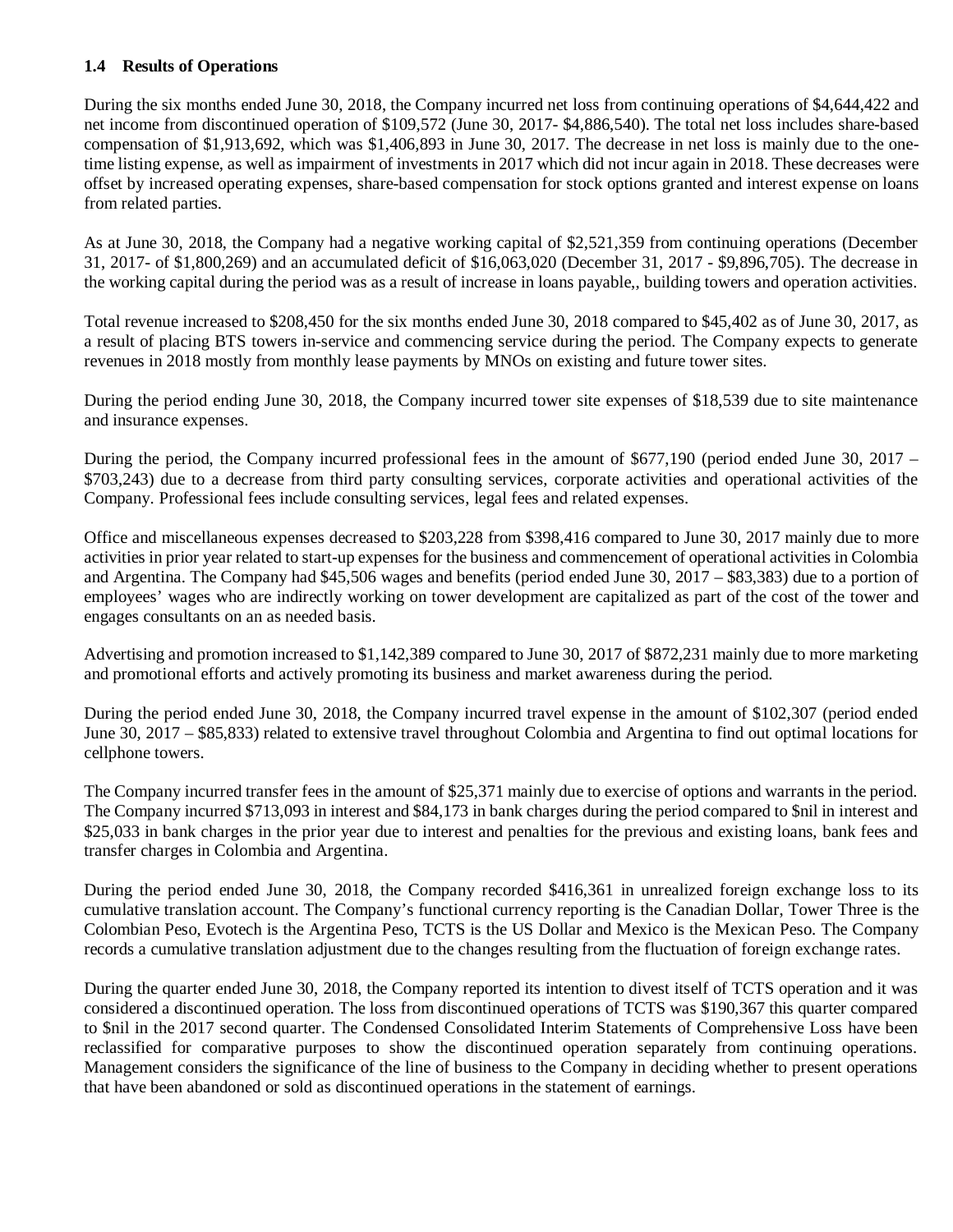## **RESTATEMENTS AND AMENDMENTS**

Subsequent to the filing of the Company's June 30, 2018 condensed consolidated interim financial statements, the Company identified certain errors in its condensed consolidated interim financial statements for the periods ended June 30, 2018 and 2017. The previously reported balances, errors identified, and restated balances are summarized below:

Condensed consolidated interim statements of comprehensive loss for the three and six month periods ended June 30, 2017

The adjustments to the following resulted from an error in the accounting for the Company's acquisition of Evotech during the period ended June 30, 2017.

|                                              |               | Three months ended June 30, 2017 |               | Six months ended June 30, 2017 |             |               |  |
|----------------------------------------------|---------------|----------------------------------|---------------|--------------------------------|-------------|---------------|--|
|                                              | As previously |                                  |               | As previously                  |             |               |  |
|                                              | reported      | Adjustments                      | As restated   | reported                       | Adjustments | As restated   |  |
|                                              | \$            |                                  | \$            |                                |             | \$            |  |
| <b>Other expenses</b>                        |               |                                  |               |                                |             |               |  |
| Impairment of goodwill                       | (783, 708)    | 783,708                          |               | (783, 708)                     | 783,708     |               |  |
|                                              | (958,708)     | 783,708                          | (175,000)     | (2, 102, 875)                  | 783,708     | (1, 319, 167) |  |
| <b>Net loss</b>                              | (4,057,802)   | 783,708                          | (3,274,094)   | (5,670,248)                    | 783,708     | (4,886,540)   |  |
| <b>Comprehensive loss</b>                    | (4,010,083)   | 783,708                          | (3, 226, 375) | (5,631,572)                    | 783,708     | (4,847,864)   |  |
| Net loss attributable to:                    |               |                                  |               |                                |             |               |  |
| Shareholders of the Company                  | (3,909,200)   | 783,708                          | (3, 125, 492) | (5,521,646)                    | 783,708     | (4,737,938)   |  |
| Non-controlling interest                     | (148,602)     |                                  | (148,602)     | (148,602)                      |             | (148,602)     |  |
| <b>Net loss</b>                              | (4,057,802)   | 783,708                          | (3,274,094)   | (5,670,248)                    | 783,708     | (4,886,540)   |  |
| Loss per common share - basic<br>and diluted | (0.08)        | 0.01                             | (0.07)        | (0.11)                         | 0.02        | (0.09)        |  |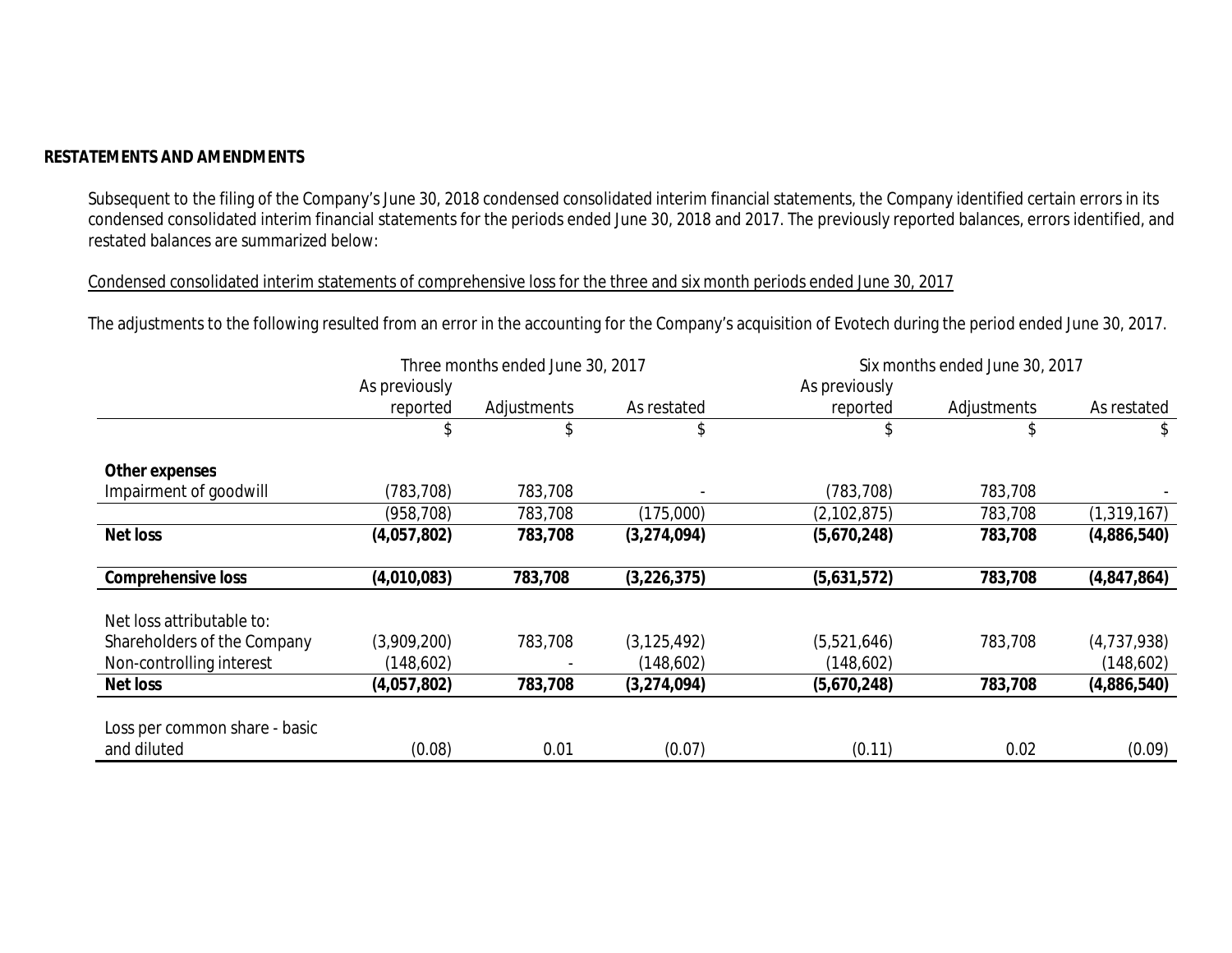# Condensed consolidated financial statements as at June 30, 2018 and for the periods ended June 30, 2018 and 2017

The adjustments to the condensed consolidated interim statement of financial position as at June 30, 2018 primarily resulted from errors in the following:

## *Accounting for the acquisition of Mexmaken*

The Company incorrectly recorded values of the Mexmaken business combination at fair value when they should have been recorded at carrying value due to Mexmaken being a related party transaction.

## *Accounting for discontinued operations*

The Company did not identify and adjust correctly for all components of the TCTS discontinued operations in its previously reported figures.

## *Accounting for hyperinflationary economies*

The Company did not correctly record its transactions in its Argentinian subsidiary in accordance IAS 29 "*Financial Reporting in Hyperinflationary Economies"* as it was in a hyperinflationary economy.

### *Accounting for revenues*

The Company did not correctly account for revenues derived from long-term lease contracts in accordance with IFRS 15 *"Revenues from Contract with Customers"* which resulted in minor adjustments to leasing revenue previously reported*.*

## *Adjustments related to cut-off errors in accounts payable*

The Company did not identify and record certain transactions incurred during the six months ended June 30, 2018 in the correct period.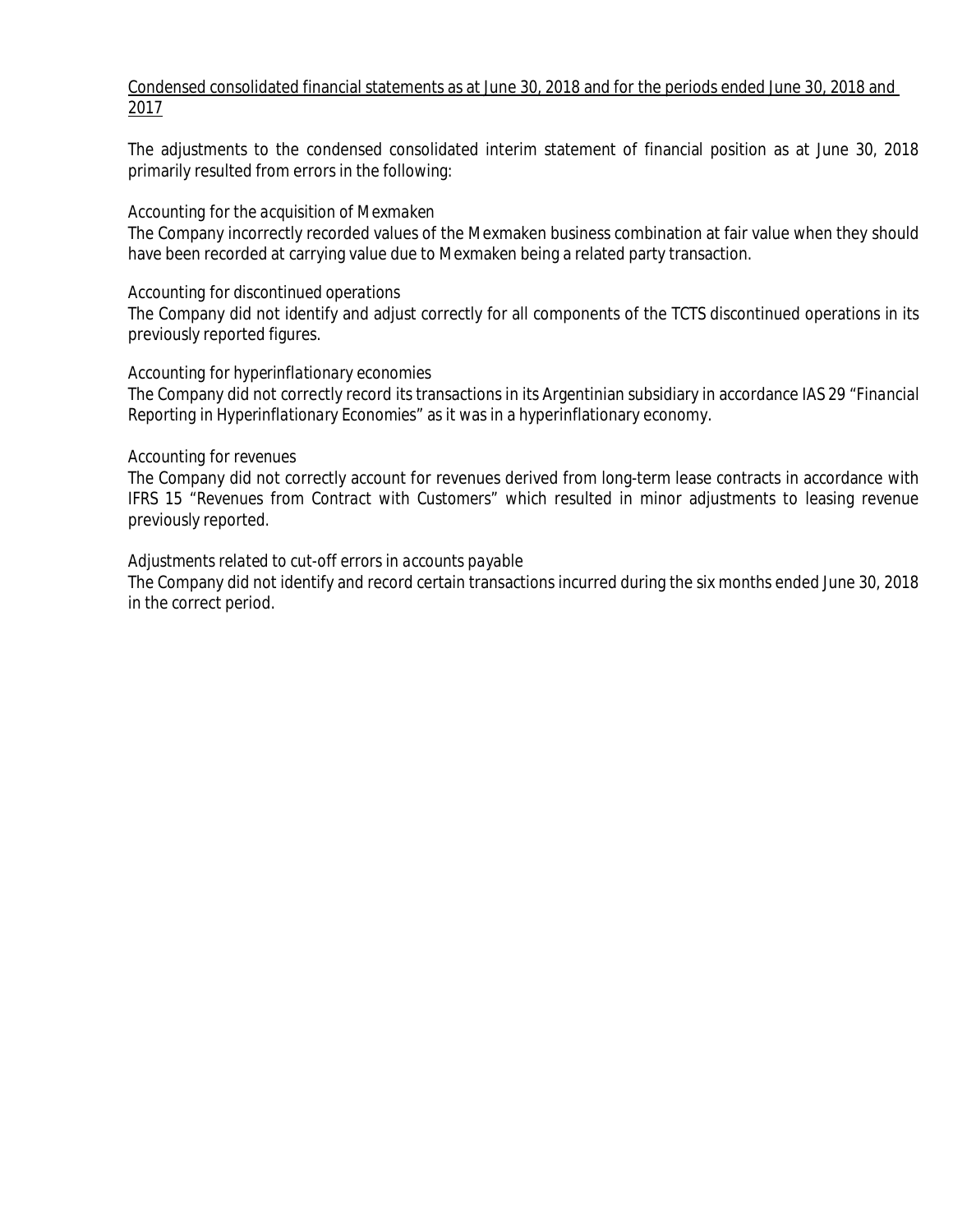# **Interim Condensed Consolidated Statement of Financial Position**

|                                             | June 30, 2018 (Unaudited) |             |              |  |
|---------------------------------------------|---------------------------|-------------|--------------|--|
|                                             | As previously             |             |              |  |
|                                             | reported                  | Adjustments | As restated  |  |
|                                             | \$                        | \$          | \$           |  |
| <b>Current Assets</b>                       |                           |             |              |  |
| Accounts receivable                         | 224,896                   | (40,649)    | 184,247      |  |
| <b>Total Current Assets</b>                 | 1,015,056                 | (40,649)    | 974,407      |  |
| Intangible assets                           | 4,607,881                 | (2,724,646) | 1,883,235    |  |
| Equipment                                   | 3,827,444                 | 240,460     | 4,067,904    |  |
| <b>Total Assets</b>                         | 9,465,764                 | (2,524,835) | 6,940,929    |  |
|                                             |                           |             |              |  |
| <b>Current Liabilities</b>                  |                           |             |              |  |
| Accounts payable and accrued liabilities    | 704,440                   | 338,449     | 1,042,889    |  |
| Deferred revenue                            | 97,345                    | 7,840       | 105,185      |  |
| Loans from related parties                  | 1,978,158                 | (114, 150)  | 1,864,008    |  |
| Liabilities related to assets held for sale | 448,281                   | (224,299)   | 223,982      |  |
| <b>Total Current Liabilities</b>            | 3,701,909                 | 7,840       | 3,709,749    |  |
| Deferred income tax liability               | 1,552,084                 | (1,003,760) | 548,324      |  |
| <b>Total Liabilities</b>                    | 5,253,993                 | (995, 920)  | 4,258,073    |  |
| <b>Shareholders' Equity</b>                 |                           |             |              |  |
| Non-controlling interest                    | 443,348                   | (283, 820)  | 159,528      |  |
| Deficit                                     | (14, 541, 731)            | (1,521,289) | (16,063,020) |  |
| Accumulated other comprehensive loss        | (694, 503)                | 276,194     | (418, 309)   |  |
| <b>Total Shareholders' Equity</b>           | 4.211.771                 | (1,528,915) | 2,682,856    |  |
| <b>Total Equity and Liabilities</b>         | 9.465.764                 | (2.524.835) | 6,940,929    |  |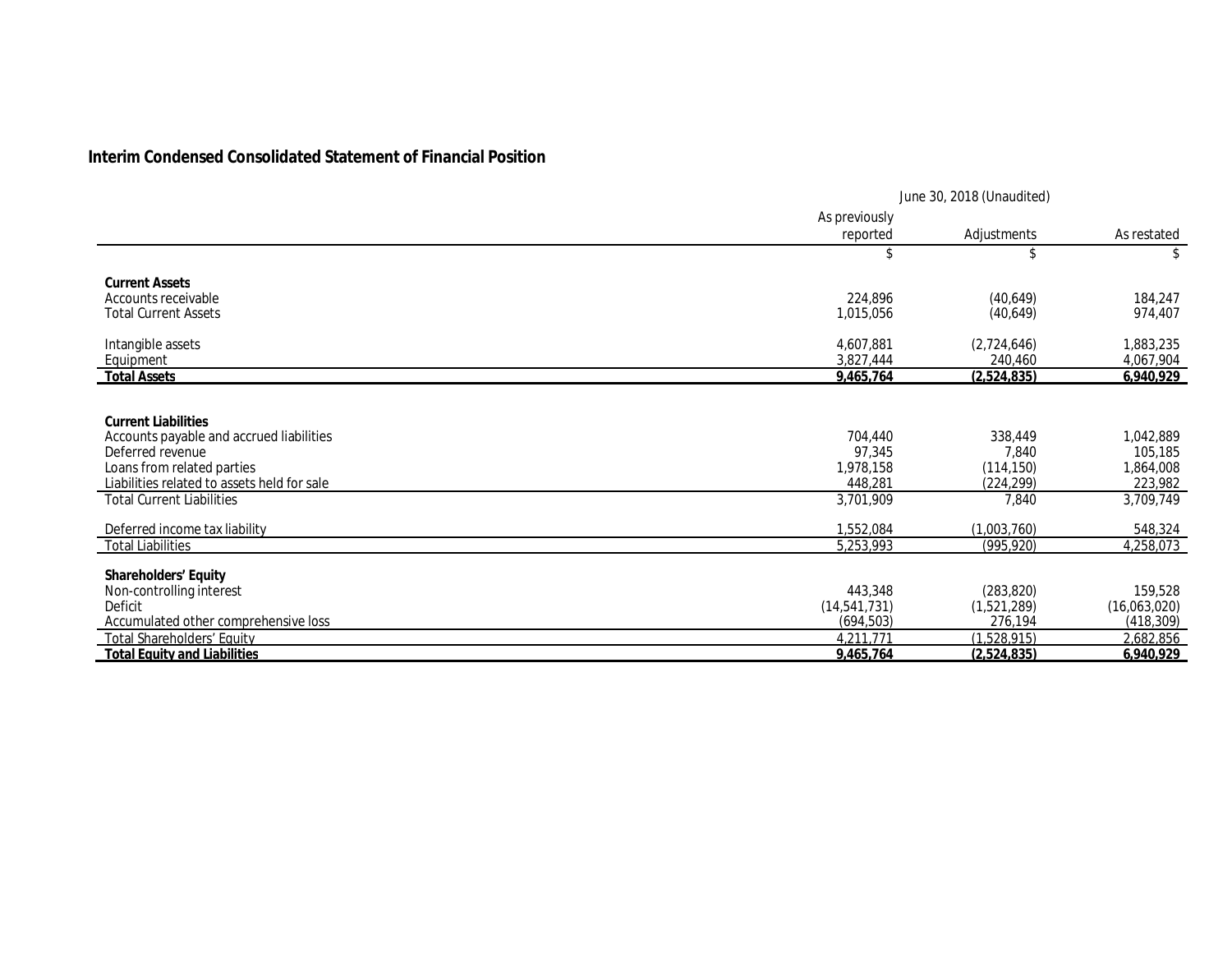# **Interim Condensed Consolidated Statements of Comprehensive Loss**

|                                                    | Three months ended June 30, 2018 |             | Six months ended June 30, 2018 |                    |             |             |
|----------------------------------------------------|----------------------------------|-------------|--------------------------------|--------------------|-------------|-------------|
|                                                    | As previously                    |             |                                | As previously      |             |             |
|                                                    | reported                         | Adjustments | As restated                    | reported           | Adjustments | As restated |
|                                                    | \$                               | \$          | \$                             | \$                 | \$          | \$          |
| Leasing revenue                                    | 106,292                          | 9,803       | 116,095                        | 271,481            | (63,031)    | 208,450     |
| <b>Expenses</b>                                    |                                  |             |                                |                    |             |             |
| Tower site expense                                 | 9,280                            | (117)       | 9,163                          | 18,539             |             | 18,539      |
| Amortization                                       | 61,259                           | (8, 451)    | 52,808                         | 95,949             | (8, 451)    | 87,498      |
| <b>Bank charges</b>                                | 34,485                           | 7,199       | 41,684                         | 76,974             | 7,199       | 84,173      |
| Office and miscellaneous                           | 39,873                           | 10,244      | 50,117                         | 193,097            | 10,131      | 203,228     |
| Professional fees                                  | 341,327                          | 2,493       | 343,820                        | 674,697            | 2.493       | 677.190     |
| Wages and benefits                                 | 23.129                           | 4,876       | 28,005                         | 40,630             | 4,876       | 45,506      |
|                                                    | ,467,032                         | 16,244      | 1,483,276                      | 4,997,648          | 16,248      | 5,013,896   |
| Loss before other items                            | (1,360,740)                      | (6, 441)    | (1,367,181)                    | (4,726,167)        | (79, 279)   | (4,805,446) |
| Other items                                        |                                  |             |                                |                    |             |             |
| Gain on net monetary position                      |                                  | 120,524     | 120,524                        |                    | 120,524     | 120,524     |
| Net loss before income taxes                       | (1,360,740)                      | 114,083     | (1,246,657)                    | (4,726,167)        | 41,245      | (4.684.922) |
| Deferred income tax recovery                       |                                  | 40,500      | 40,500                         |                    | 40,500      | 40,500      |
| Net loss from continuing operations                | (1,360,740)                      | 154,583     | (1, 206, 157)                  | (4,726,167)        | 81,745      | (4,644,422) |
| <b>Net loss</b>                                    | (1,551,107)                      | 154,583     | (1, 396, 524)                  | (4,616,595)        | 81,745      | (4,534,850) |
| Other comprehensive income (loss)                  |                                  |             |                                |                    |             |             |
| Foreign exchange translation adjustment            | (781, 398)                       | 179,720     | (601, 678)                     | (594, 611)         | 178,250     | (416, 361)  |
| <b>Comprehensive loss</b>                          | (2, 332, 505)                    | 334,303     | (1,998,202)                    | (5,211,206)        | 259,995     | (4,951,211) |
| Net income (loss) attributable to:                 |                                  |             |                                |                    |             |             |
| Shareholders of the Company                        | (1,525,971)                      | 87,763      | (1,438,208)                    | (4,645,026)        | 88,729      | (4,556,297) |
| Non-controlling interest                           | (25, 136)                        | 66,820      | 41,684                         | 28,431             | (6,984)     | 21,447      |
| <b>Net loss</b>                                    | (1,551,107)                      | 154,583     | (1, 396, 524)                  | $\sqrt{4.616,595}$ | 81,745      | (4,534,850) |
| Other comprehensive income (loss) attributable to: |                                  |             |                                |                    |             |             |
| Shareholders of the Company                        | (828, 032)                       | 276,881     | (551, 151)                     | (667, 204)         | 276,194     | (391, 010)  |
| Non-controlling interest                           | 46,634                           | (97, 161)   | (50, 527)                      | 72,593             | (97, 944)   | (25, 351)   |
| Other comprehensive income (loss)                  | (781, 398)                       | 179,720     | (601, 678)                     | (594, 611)         | 178,250     | (416, 361)  |
| Loss per common share from continuing and          |                                  |             |                                |                    |             |             |
| discontinuing operations - basic and diluted       | (0.02)                           |             | (0.02)                         | (0.06)             | 0.01        | (0.05)      |
|                                                    |                                  |             |                                |                    |             |             |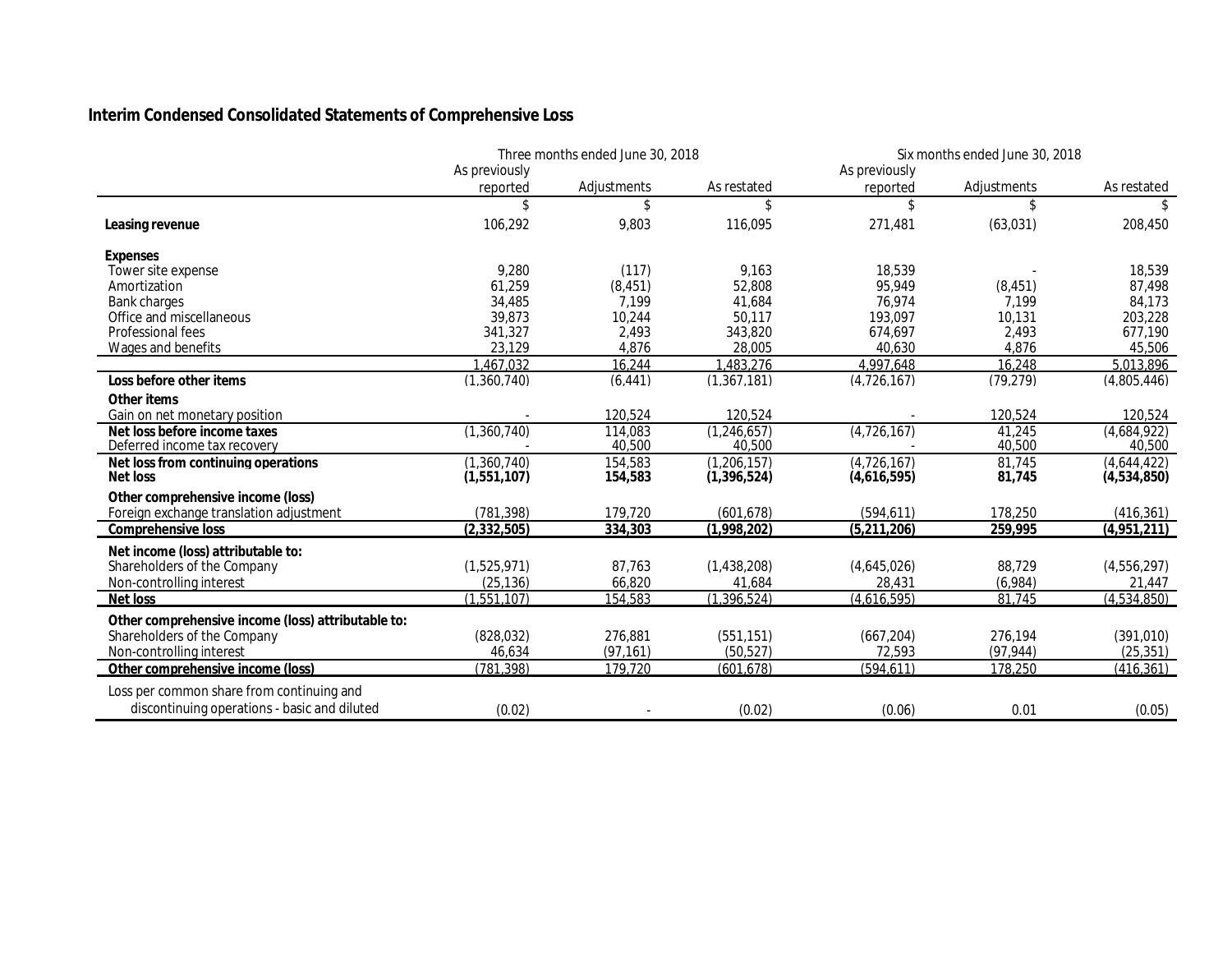Going forward, the Company will improve its internal controls over the financial reporting in order to avoid similar errors in the future.

|                                                                                           | June 30,<br>2018<br>\$ | March 31,<br>2018<br>\$ | December 31<br>2017<br>\$ | September 30<br>2017<br>\$ | June 30<br>2017<br>\$ | March<br>31,<br>2017<br>\$ | December<br>31,<br>2016<br>\$ | September 30,<br>2016<br>\$ |
|-------------------------------------------------------------------------------------------|------------------------|-------------------------|---------------------------|----------------------------|-----------------------|----------------------------|-------------------------------|-----------------------------|
| Revenue                                                                                   | 116,095                | 92,355                  | 105,240                   | 49,856                     | 22,553                | 22,849                     | 14,794                        | 4,609                       |
| Net loss from<br>continuing<br>operations                                                 | (1,206,157)            | (3,438,263)             | (2,068,344)               | (1,734,378)                | (3,274,094)           | (1,612,4)<br>47)           | (8,645)                       | (86, 615)                   |
| Net income (loss)<br>from<br>discontinuing<br>operations                                  | (190, 367)             | 299,939                 | (390,706)                 |                            |                       |                            |                               |                             |
| Basic and diluted<br>loss per share<br>from continuing<br>and discontinuing<br>operations | (0.02)                 | (0.04)                  | (0.04)                    | (0.03)                     | (0.06)                | (0.04)                     | (0.86)                        | (8.66)                      |
| Basic and diluted<br>loss per share<br>from continuing<br>operations                      | (0.01)                 | (0.05)                  | (0.04)                    | (0.03)                     | (0.06)                | (0.04)                     | (0.86)                        | (8.66)                      |
| Cash                                                                                      | 62,128                 | 424,855                 | 284,225                   | 1,405,406                  | 514,955               | 79,743                     | 9,864                         | 49,803                      |
| <b>Total Assets</b>                                                                       | 6,940,929              | 7,029,306               | 5,301,044                 | 3,062,506                  | 1,820,904             | 1,387,13                   | 372,374                       | 309,856                     |
| Non-Current<br>Liabilities                                                                | 548,324                | 588,824                 | 588,824                   | Nil                        | Nil                   | Nil                        | <b>Nil</b>                    | Nil                         |

## **Selected Quarterly Information**

Significant factors and trends that have impacted Tower One's results during the years presented above include the following:

- a) The listing expense of \$1,144,167 incurred in the first quarter of 2017 due to the reverse acquisition transaction was a one-time expense;
- b) The impairment of investments in the total amount of \$175,000 incurred in the second quarter of 2017 was a one-time expense;
- c) The Company incurred significant amount in advertising and promotion in the first two quarters of 2017 due to the reverse acquisition which was a one-time event;

## **1.5 Liquidity and Capital Resources**

As at June 30, 2018, the Company has total assets of \$6,940,929, cash of \$62,128 and a negative working capital from continuing operations of \$2,521,359. The decrease in working capital is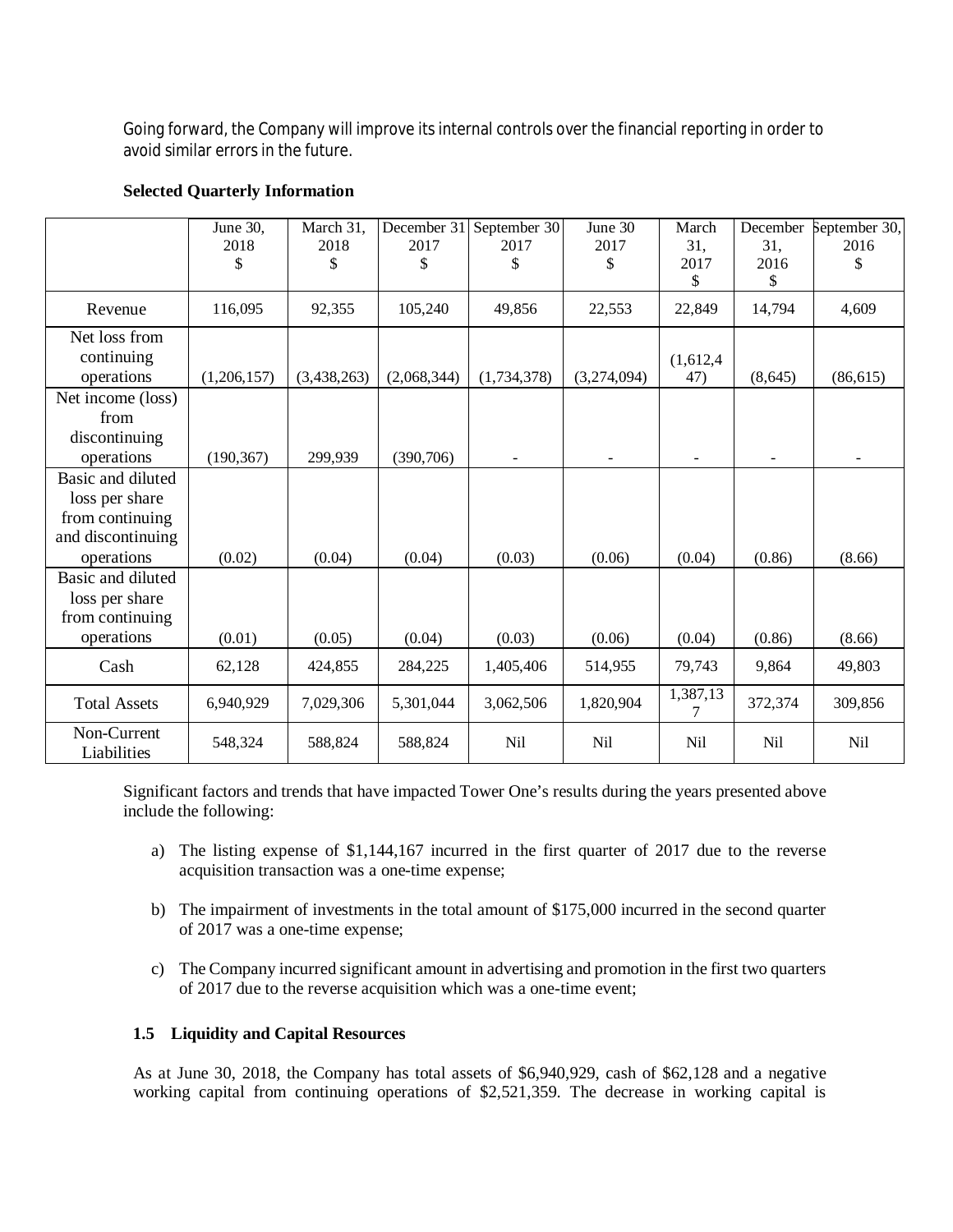primarily due to building towers and operation activities.

During the period ended June 30, 2018, the Company used \$2,292,063 in operating activities for continuing operations compared to \$2,034,176 in June 30, 2017.

During the period ended June 30, 2018, the Company spent \$2,115,872 primarily on building towers for continuing operations, compared to \$223,365 in June 30, 2017.

During the period, the Company received cash in the amount of \$3,256,300 from exercising stock options and warrants.

At June 30, 2018, share capital was \$16,946,382 comprising 93,339,446 issued and outstanding common shares.

At present, the Company's operations generate minimal cash inflows and its financial success after June 30, 2018 is dependent on management's ability to continue to obtain sufficient funding to sustain operations of building towers in municipalities where there currently is very limited or no cellular coverage, which enhances the probability of multiple carriers sharing the tower and minimizes competitive risk.

The Company may not be able to generate sufficient cash flows from its operations in the foreseeable future to support its working capital needs. As a result, the Company will have to rely on funding through future equity issuances and through short-term and long term borrowing in order to finance ongoing operations and the construction of cellular towers. The ability of the Company to raise capital will depend on market conditions and it may not be possible for the Company to issue shares on acceptable terms or at all.

### **1.6 Share Capital**

As at June 30, 2018, the Company had 93,339,446 common shares issued and outstanding.

### **1.7 Share Purchase Warrants**

As at June 30, 2018, the Company had 16,070,029 shareholder warrants issued and outstanding.

#### **1.8 Stock Options**

As at June 30, 2018, the Company had 1,275,000 stock options issued and outstanding of which all the options are exercisable.

#### **1.9 Off Balance Sheet Arrangements**

There are no off-balance sheet arrangements to which the Company is committed. The Company is not a party to any off-balance sheet arrangements that have, or are reasonably likely to have, a current or future material effect on the Company's financial condition, changes in financial condition, revenues, expenses, results of operations, liquidity, capital expenditures or capital resources.

#### **1.10 Transactions with Related Parties**

Due to related parties consists of short-term amounts advanced to, services rendered and expenses paid on behalf of the Company by shareholders of the Company. These amounts are unsecured,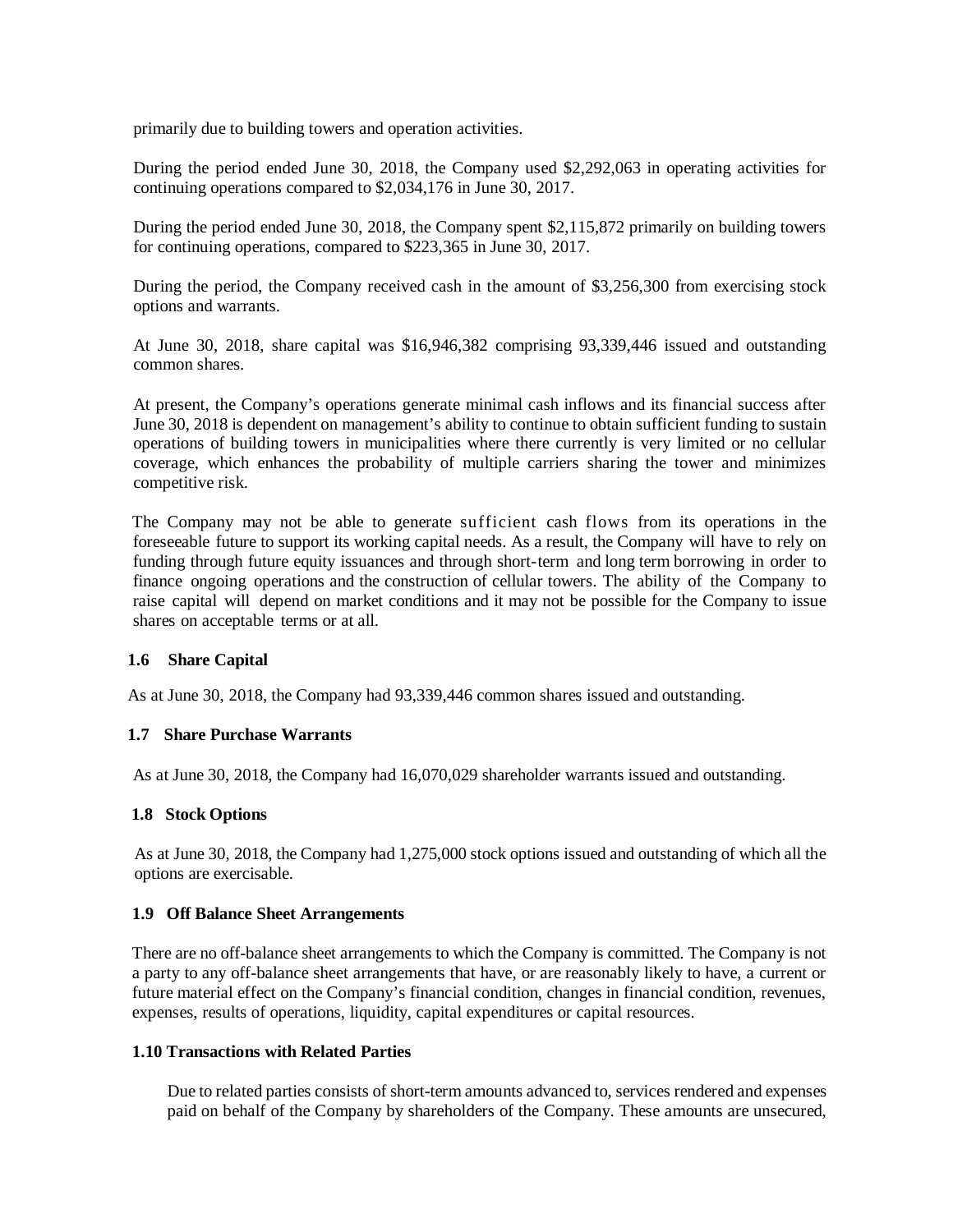|                                                   | June 30,  | December 31, |
|---------------------------------------------------|-----------|--------------|
|                                                   | 2018      | 2017         |
| Due to related parties:                           |           |              |
| Amounts owing to companies under common control   | 673,848   | 598,847      |
| Amounts owing to a person related to CEO/Director | 1,304,311 | 741,803      |
| Total                                             | 1,978,159 | 1,340,650    |

non-interest bearing (except indicated below), and payable on demand. As at June 30, 2018 and December 31, 2017, the Company has the following balances with related parties:

The changes of the loans from related parties were as follows:

| Balance, December 31, 2017         | 1,340,650 |
|------------------------------------|-----------|
| Interest accrual for the period    | 144,472   |
| 10% monthly penalty fee            | 568,621   |
| Shares issued for interest expense | (156,000) |
| Foreign exchange movement          | 80,416    |
| Balance, June 30, 2018             | 1,978,159 |

\$

Amounts owing as at June 30, 2018 which are noted above include the following loan agreements entered into during the prior year ended December 31, 2017. Of the total amounts owing, \$114,151 are included in the liabilities of the asset held for sale.

- (a) On March 3, 2017, the Company entered into a loan agreement in the amount of \$394,290 (USD\$300,000) with the parent of the CEO (December 31, 2017 – \$376,350 (USD\$300,000)). The loan is unsecured, bears interest at 24% per annum and repayable in 360 days. The Company is also required to pay the entire outstanding loan balance within 15 days upon receiving a written demand from the Lender. If the loan is not paid on the due date, the Company will pay a monthly penalty fee of 10% of the principal loan, and continue accruing interest. Subsequent to June 30, 2018, the Company and the lender have agreed to amend the terms of the loan agreement in order to remove the 10% monthly penalty fee and recognize the accrued penalty as a one-time penalty. In addition, the Company also granted 300,000 stock options to the Lender in 2017. As at June 30, 2018, the loan balance was still outstanding. As a result, for the six months period ended June 30, 2018, the Company incurred interest expense of \$45,623 and penalty of \$153,336 on this loan payable. On April 3, 2018, the Company repaid interest of \$93,600 by issuance of 468,000 common shares. Total interest and penalty accrual for this loan as at June 30, 2018 was \$181,308 (USD\$137,951) (December 31, 2017 - \$68,052).
- (b) On September 28, 2017, the Company entered into a loan agreement in the amount of \$394,290 (USD\$300,000) with a company controlled by a director of the Company. The loan is unsecured, bears interest at 24% per annum and repayable in 120 days. The Company is also required to pay the entire outstanding loan balance within 15 days upon receiving a written demand from the Lender. If the loan is not paid on the due date, the Company will pay a monthly penalty fee of 10% of the principal loan, and continue paying the accrued interest. If the loan is not paid on the due date, the Company will pay a monthly penalty fee of 10% of the principal loan, and continue accruing interest. Subsequent to June 30, 2018, the Company and the lender have agreed to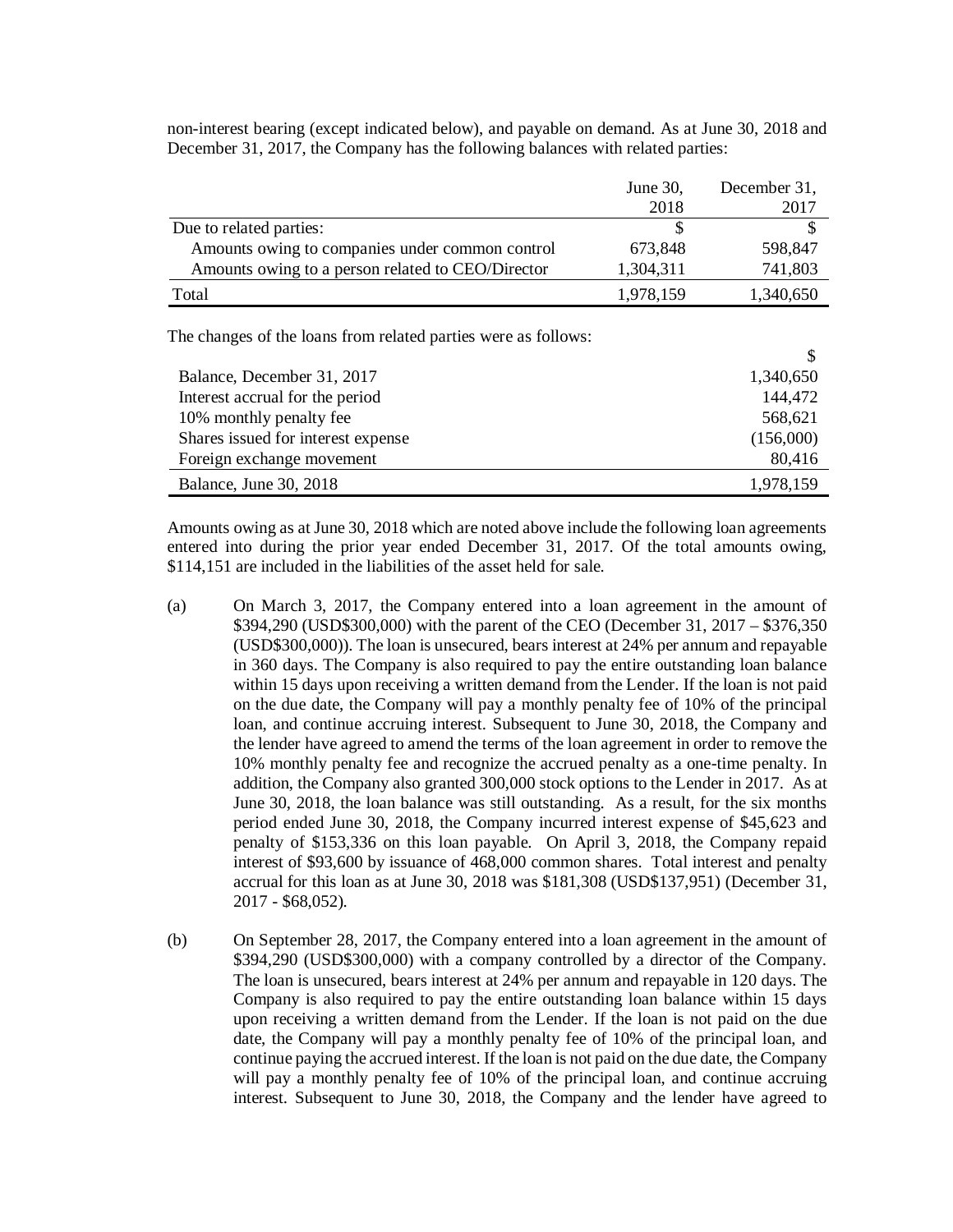amend the terms of the loan agreement in order to remove the 10% monthly penalty fee and recognize the accrued penalty as a one-time penalty. In addition, the Company also granted 300,000 stock options to the Lender in 2017. As at June 30, 2018, the loan balance was still outstanding. As a result, for the six months period ended June 30, 2018, the Company incurred interest expense of \$45,623 and penalty of \$191,670 on this loan payable. Total interest and penalty accrual for this loan as at June 30, 2018 was \$268,700 (USD\$204,444) (December 31, 2017 - \$23,509).

- (c) On October 10, 2017, the Company entered into a loan agreement in the amount of \$262,860 (USD\$200,000) with the parent of the CEO. The loan is unsecured, bears interest at 24% per annum and repayable in 120 days. The Company is also required to pay the entire outstanding loan balance within 15 days upon receiving a written demand from the Lender. If the loan is not paid on the due date, the Company will pay a monthly penalty fee of 10% of the principal loan, and continue paying the accrued interest. If the loan is not paid on the due date, the Company will pay a monthly penalty fee of 10% of the principal loan, and continue accruing interest. Subsequent to June 30, 2018, the Company and the lender have agreed to amend the terms of the loan agreement in order to remove the 10% monthly penalty fee and recognize the accrued penalty as a one-time penalty. In addition, the Company also granted 300,000 stock options to the Lender in 2017. As at June 30, 2018, the loan balance was still outstanding. As a result, for the six months period ended June 30, 2018, the Company incurred interest expense of \$30,415 and penalty of \$127,780 on this loan payable. On April 3, 2018, the Company repaid interest of \$62,400 by issuance of 312,000 common shares. Total interest and penalty accrual for this loan as at June 30, 2018 was \$109,999 (USD\$83,693) (December 31, 2017 - \$45,368).
- (d) On October 12, 2017, the Company entered into a loan agreement in the amount of \$197,145 (USD\$150,000) with a company controlled by a director of the Company. The loan is unsecured, bears interest at 24% per annum and is repayable in 120 days. If the loan is not paid on the due date, the Company will pay a monthly penalty fee of 10% of the principal loan, and continue accruing interest. If the loan is not paid on the due date, the Company will pay a monthly penalty fee of 10% of the principal loan, and continue accruing interest. Subsequent to June 30, 2018, the Company and the lender have agreed to amend the terms of the loan agreement in order to remove the 10% monthly penalty fee and recognize the accrued penalty as a one-time penalty. In addition, the Company also granted 150,000 stock options to the Lender in 2017. As at June 30, 2018, the loan balance was still outstanding. As a result, for the six months period ended June 30, 2018, the Company incurred interest expense of \$22,811 and penalty of \$95,835 on this loan payable. Total interest and penalty accrual for this loan as at June 30, 2018 was \$169,566 (USD\$129,016) (December 31, 2017 - \$9,898).

#### **Related Party Transactions and Key Management and Personnel Compensation**

Key management personnel receive compensation in the form of short-term employee benefits, share-based payments, and post-employment benefits. Key management personnel include the Chief Executive Officer, Chief Financial Officer, and Chief Operating Officer. The remuneration of key management is as follows:

|               | Six months period ended |  |  |
|---------------|-------------------------|--|--|
| June 30, 2018 | June 30, 2017           |  |  |
|               |                         |  |  |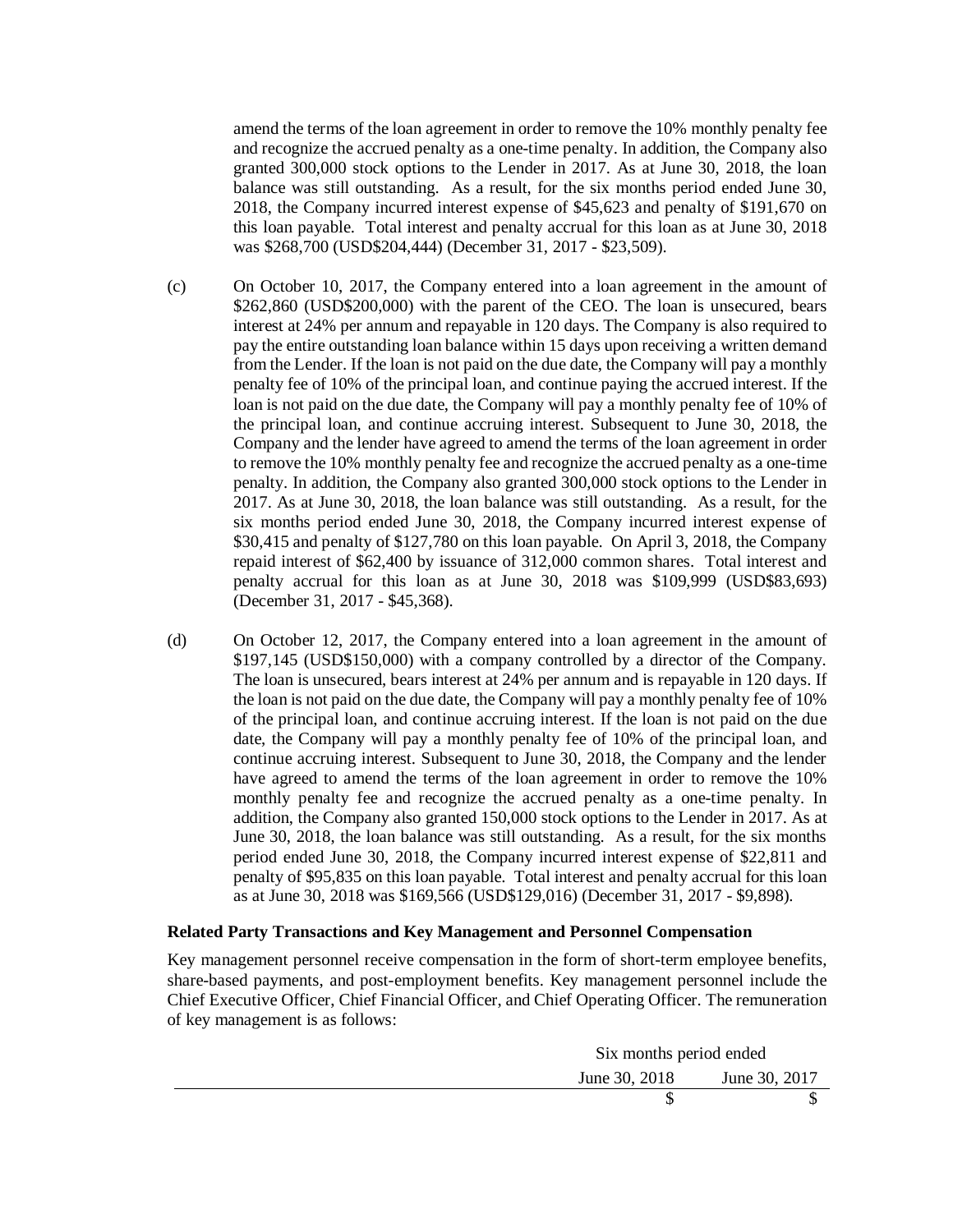| Consulting fees paid to the CEO | 40,000  | 39,000 |
|---------------------------------|---------|--------|
| Consulting fees paid to the COO | 40,000  |        |
| Consulting fees paid to the CFO | 22.500  | 16,500 |
| Total                           | 102.500 | 55,500 |

During the period ended June 30, 2018, the Company granted 1,200,000 stock options to directors and officers and recorded share-based compensation of \$1,913,692 (June 30, 2017 - \$nil).

### **1.11 Subsequent Events**

- (i) On July 11th, 2018, the Company announced a comprehensive update on recent company milestones throughout Argentina, Colombia, and Mexico. The Company now has a total of forty (40) completed wireless towers throughout Argentina and Colombia with twelve (12) collocations hosting up to three (3) Mobile Network Operators per tower; and eight (8) additional towers are now under construction in Argentina. Tower One has a backlog of over four hundred sites awarded for Build To Suit "BTS" tower construction and intends to aggressively expand its portfolio of completed and tenanted towers throughout 2018-2019.
- (ii) Subsequent to June 30, 2018, 7,404,828 warrants expired unexercised.
- (iii) Subsequent to the quarter ended June 30, 2018, the Company issued a secured convertible debenture (the "Debenture") with an aggregate principal amount of \$1,000,000 (the "Original Principal Amount") and bearing interest at 1% per month, paid in cash, paid monthly on the first business day of each month, maturing twelve months from the date of issuance. The Debenture is convertible, in whole or in part, at any time before maturity, into common shares of the Company (the "Shares") at \$0.20 per Share. Each Subscriber shall receive one warrant (a "Warrant") for each \$0.20 Original Principal Amount. Each Warrant entitles the holder to exercise one common share at \$0.25 per share for one year from the date of issuance of the Warrant. As at June 30, 2018, the Company had received \$473,685 in advances, recorded as Loans Payable on the consolidated statement of financial position, which was subsequently included as part of this Debenture.
- (iv) Subsequent to June 30, 2018, the Company and the related parties, as described in Section 1.10 above, have agreed to amend the loan terms. In accordance with the proposed amendments, the 10% monthly penalty fee in the original loan agreements will be changed to a one-time penalty and the 10% monthly penalty will be removed going forward. The amendments to the loan agreements have not yet been finalized.
- (v) Subsequent to June 30, 2018, the Company was advanced short-term loans totaling \$150,000 by related parties. The loans are due at periods ranging two to three months and accrue interest at 18% per annum.
- (vi) On September 21, 2018, the Company issued 1,992 bonds with an aggregate principal amount of \$199,200 ("Principal Amount"). The bonds mature on September 31, 2021, bear simple interest on the Principal Amount at a fixed rate of 10% per annum payable monthly on the last day of each month, and are secured by all of the Company's assets.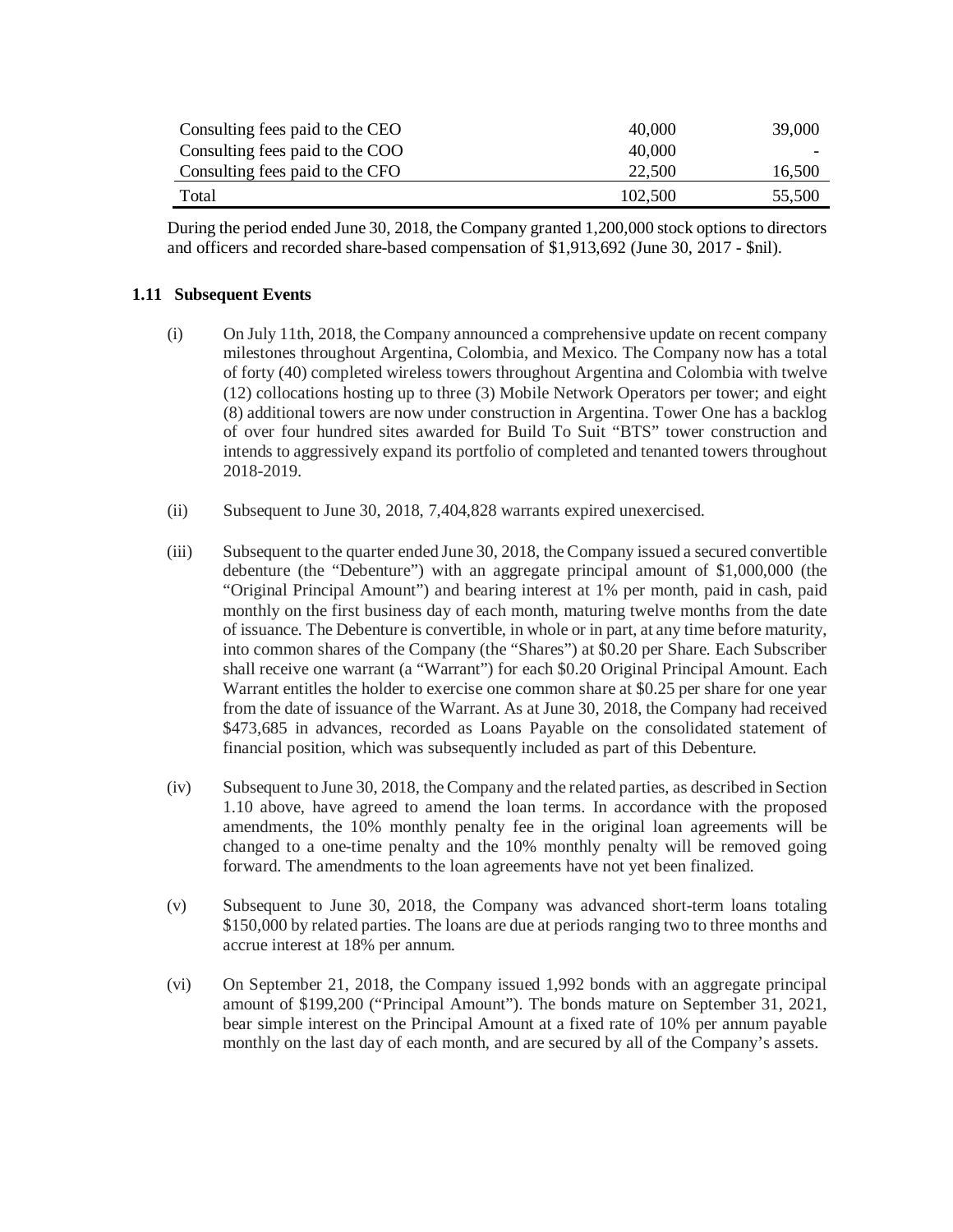## **1.12 Changes in Accounting Policies**

The preparation of financial data is based on accounting principles and practices consistent with those used in the preparation of the audited financial statements of the Company as at December 31, 2017.

The condensed consolidated interim financial statements should be read in conjunction with the Company's audited financial statements for the year ended December 31, 2017.

During the period ended June 30, 2018, the Company adopted the following new accounting policies:

- IFRS 9 Financial Instruments
- IFRS 15 Revenue from Contracts with Customers
- IFRS 2 Share-based Payment

The mandatory adoption of the above revised accounting standards and interpretations on January 1, 2018 had no significant impact on the Company's condensed consolidated interim financial statements for the current period or prior year presented.

#### Accounting standards issued but not yet applied

The following new standards and interpretations are not yet effective and have not been applied in preparing these condensed interim consolidated financial statements.

#### **Effective for annual periods beginning on or after January 1, 2019:**

• IFRS 16 - Leases specifies how an IFRS reporter will recognize, measure, present and disclose leases. The standard provides a single lessee accounting model, requiring lessees to recognize assets and liabilities for all leases unless the lease term is 12 months or less or the underlying asset has a low value. Lessors continue to classify leases as operating or finance, with IFRS 16's approach to lessor accounting substantially unchanged from its predecessor, IAS 17. The extent of the impact of adoption has not yet been determined.

The extent of the impact of adoption of these above standards on the condensed consolidated interim financial statements of the Company has not yet been determined.

#### **1.13 Financial Instruments and Other Instruments**

The Company is exposed to varying degrees to a variety of financial instrument related risks:

#### *Credit risk*

Credit risk is the risk that one party to a financial instrument will cause a financial loss for the other party by failing to discharge any obligations. The Company's cash and receivables are exposed to credit risk. The Company reduces its credit risk on cash by placing these instruments with institutions of high credit worthiness.

#### *Interest rate risk*

Interest rate risk is the risk the fair value or future cash flows of a financial instrument will fluctuate because of changes in market interest rates. Financial assets and liabilities with variable interest rates expose the Company to cash flow interest rate risk. The demand loan is under fixed interest rate. The Company has bank indebtedness which is subject to variable interest rates. However, given the balance is not significant, the Company is not exposed to significant interest rate risk. The Company also maintain bank accounts which earn interest at variable rates but it does not subject to any significant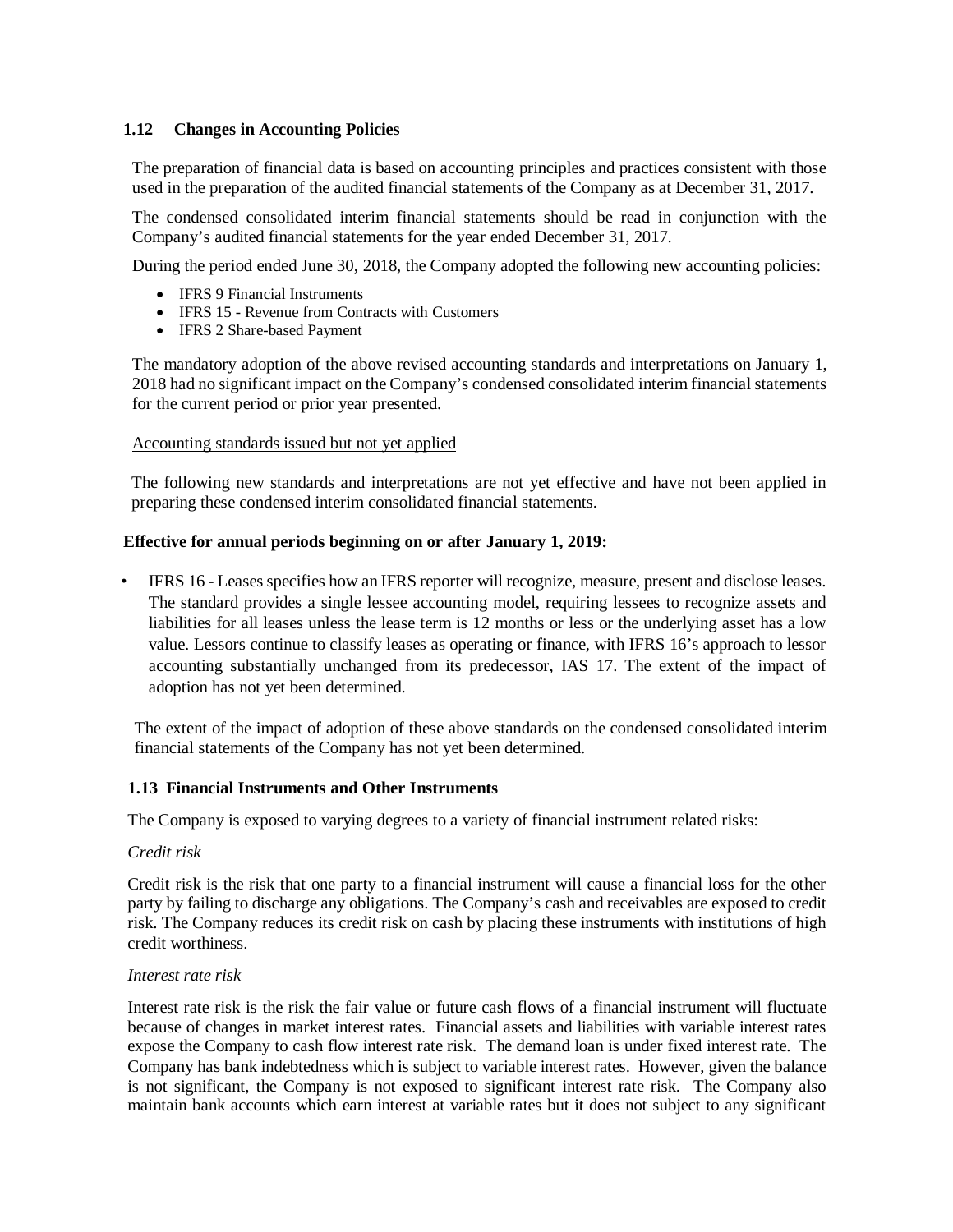interest rate risk.

### *Liquidity risk*

The Company's ability to continue as a going concern is dependent on management's ability to raise required funding through future equity issuances and through short-term borrowing. The Company manages its liquidity risk by forecasting cash flows from operations and anticipating any investing and financing activities. Management and the Board of Directors are actively involved in the review, planning and approval of significant expenditures and commitments.

## *Currency Risk*

The Company generates revenues and incurs expenses and capital expenditures primarily in Colombia, Argentina and some in the US and is exposed to the resulting risk from changes in foreign currency exchange rates. Some administrative and head office related expenses are incurred in Canada. In addition, the Company holds financial assets and liabilities in foreign currencies that expose the Company to foreign exchange risks. A significant change in the currency exchange rates between the Canadian dollar relative to the Colombia Peso, Argentina Peso or US dollar could have an effect on the Company's results of operations, financial position and/or cash flows. The Company has not hedged its exposure to currency fluctuations.

At June 30, 2018, the Company had the following financial instruments denominated in foreign currency:

|                            | Tower<br>One<br>(USD)    | Tower<br>Three<br>(Colombia)<br>Peso) | Evotech<br>(Argentina<br>Peso) | TCTS (i)<br>(USD) | Mexican<br>(Mexican<br>Peso) | Total<br>(CAD) |
|----------------------------|--------------------------|---------------------------------------|--------------------------------|-------------------|------------------------------|----------------|
|                            |                          | \$                                    |                                | \$.               |                              |                |
| Cash and cash equivalent   |                          | 8,932                                 | 13,560                         | 1.588             | 18,396                       | 42,476         |
| <b>Bank</b> indebtedness   |                          |                                       |                                | (45,591)          |                              | (45,591)       |
| Amounts receivable         |                          | 109.288                               |                                | 8.411             | 18.628                       | 136,327        |
| Other receivable           |                          | 160.374                               | 534,815                        |                   |                              | 695,189        |
| Accounts payable           | $\overline{\phantom{a}}$ | (147, 719)                            | (462, 548)                     | (64,240)          | (297, 234)                   | (971, 741)     |
| Due to related parties     |                          | 44.489                                | (114, 318)                     |                   |                              | (69, 829)      |
| Loans from related parties | (1,864,008)              |                                       |                                | (114, 151)        |                              | (1,978,159)    |
| Total                      | (1.864.008)              | 175,364                               | (28, 491)                      | (213,983)         | (260.210)                    | (2,191,328)    |

(i) TCTS has been designated as a discontinued operation as at June 30, 2018.

### *Fair value*

As at June 30, 2018, the Company's financial instruments consist of cash, accounts receivable, other receivable, assets held for sale, accounts payable, deferred revenues, loans payable, loans from related parties and liabilities related to assets held for sale.

The Company provides information about financial instruments that are measured at fair value, grouped into Level 1 to 3 based on the degree to which the inputs used to determine the fair value are observable.

- Level 1 fair value measurements are those derived from quoted prices in active markets for identical assets or liabilities.
- Level 2 fair value measurements are those derived from inputs other than quoted prices included within Level 1, that are observable either directly or indirectly.
- Level 3 fair value measurements are those derived from valuation techniques that include inputs that are not based on observable market data.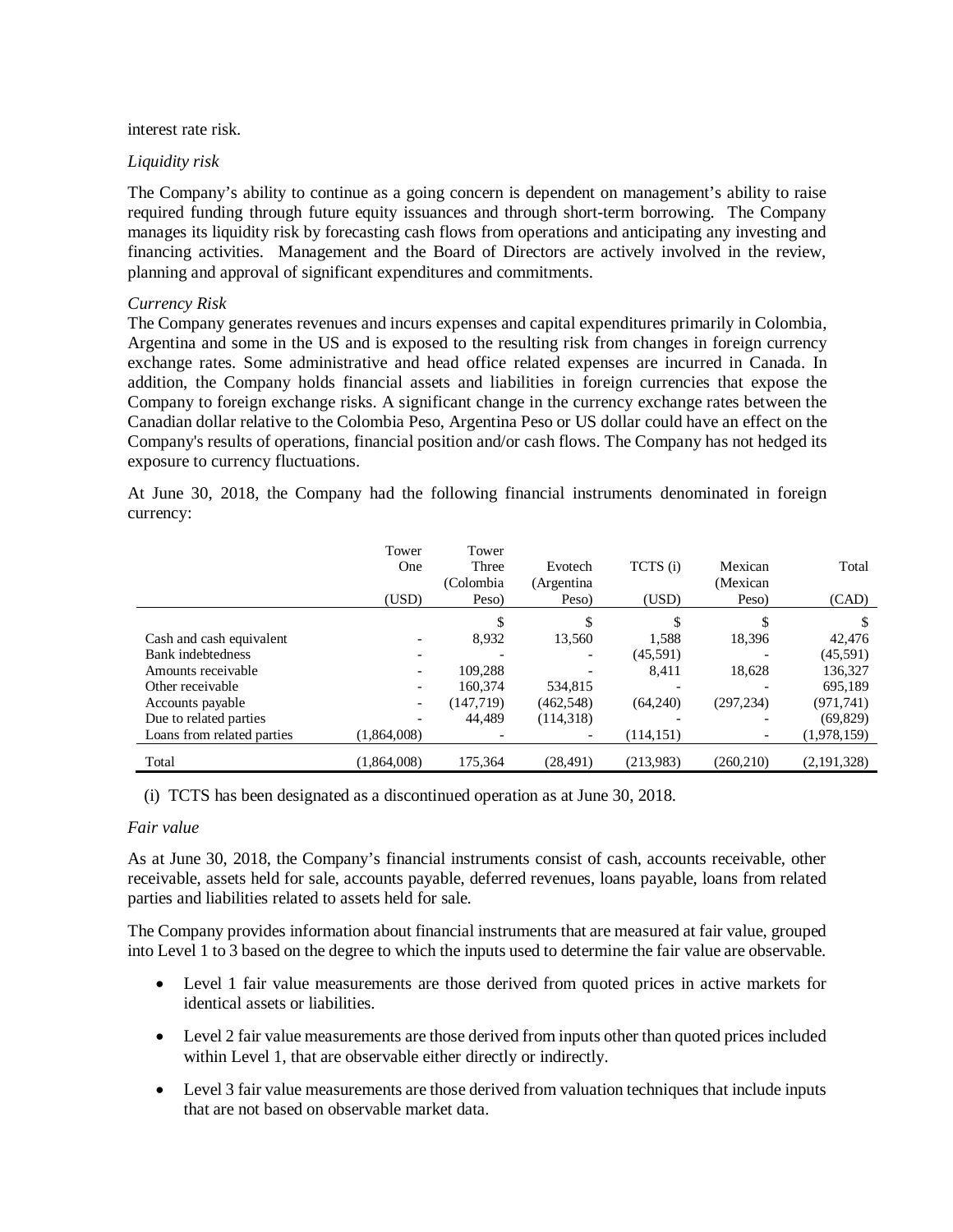Cash is measured using level 1 fair value inputs. The carrying values of the amounts receivable, other receivable, accounts payable, deferred revenues, loans payable and loans from related parties approximate their fair values because of the short-term nature of these instruments.

## **1.14 Estimates**

The preparation of the condensed consolidated interim financial statements in accordance with IFRS requires management to make estimates and assumptions about the reported amounts of assets and liabilities, the disclosures of contingent assets and liabilities, and the results of operations. Significant areas requiring the use of management estimates include the valuation of listing expense, useful lives and impairment of long-lived assets, impairment of investments and share-based payment calculations. Actual results could differ from the estimates made.

The estimates and underlying assumptions are reviewed on an ongoing basis. Revisions to accounting estimates are recognized in the period in which the estimates is revised if the revision affects only that period or in the period of the revision and further periods if the review affects both current and future periods.

#### Use of Judgments

Critical accounting judgments are accounting policies that have been identified as being complex or involving subjective judgments or assessments with a significant risk of material adjustment in the year:

#### (i) Going concern

The assessment of the Company's ability to execute its strategy by effectively operating the Company involves judgement. Management closely monitors the operations and cash flows in the Company.

### (ii) Income taxes

Management exercises judgment to determine the extent to which deferred tax assets are recoverable, and can therefore be recognized in the statements of financial position and comprehensive income or loss.

#### (iii) Accounting for long-term investments

The accounting for long-term investments involves judgment in the determination of control and power held by the Company.

### (iv) Intangible Assets – impairment

The application of the Company's accounting policy for intangible assets expenditures requires judgment in determining whether it is likely that future economic benefits will flow to the Company, which may be based on assumptions about future events or circumstances.

### (v) Classification of lease agreements

Management uses judgment in determining whether a lease is a finance lease arrangement that transfers substantially all the risks and rewards of ownership.

#### (vi) Impairment of Equipment

At the end of each reporting period, management makes a judgment whether there are any indications of impairment of its equipment. If there are indications of impairment, management performs an